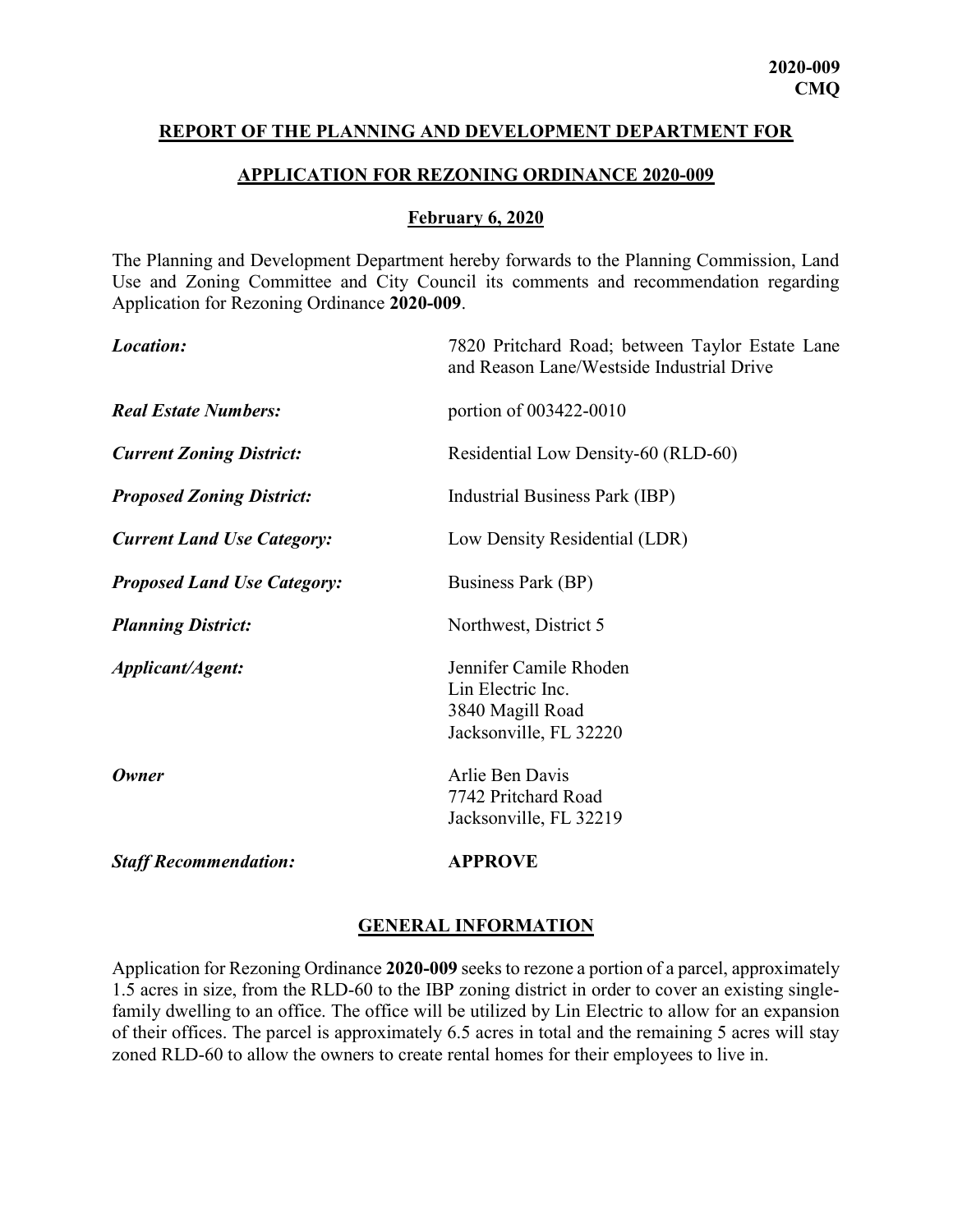The subject property is located directly to the east of I-295 after Imeson Rd and south of the Westside Industrial Park. The area immediately surrounding the subject property is residential in nature; however, properties on the north side of Pritchard Road are primarily industrial in nature.

There is a companion Small Scale Land Use Amendment, L-5417-19C (Ord. 2020-008) requesting that the subject property be changed from Low Density Residential to Business Park.

# STANDARDS, CRITERIA AND FINDINGS

Pursuant to Section 656.125 of the Zoning Code, an applicant for a proposed rezoning bears the burden of proving, by substantial competent evidence, that the proposed rezoning is consistent with the City's comprehensive plan for future development of the subject parcel. In determining whether a proposed rezoning is consistent with the 2030 Comprehensive Plan, the Planning and Development Department considers several factors, including (a) whether it is consistent with the functional land use category identified in the Future Land Use Map series of the Future Land Use Element; (b) whether it furthers the goals, objectives and policies of the Comprehensive Plan; and (c) whether it conflicts with any portion of the City's land use regulations. Thus, the fact that a proposed rezoning is permissible within a given land use category does not automatically render it consistent with the 2030 Comprehensive Plan, as a determination of consistency entails an examination of several different factors.

## 1. Is the proposed rezoning consistent with the 2030 Comprehensive Plan?

Yes. The request is for a zoning district change from RLD-60 to IBP. Concurrently there is a land use application to change the land use category from LDR to BP. The applicant would like to convert the existing home to an office for their electric company. If the land use application is approved, then the rezoning would be consistent with the land use category. Offices of building trades contractor (not including outside storage or use of a vehicle in excess of one-ton capacity or any equipment, machinery, ditching machines, tractors, bulldozers or other heavy construction equipment) is allowed in the BP land use category.

# 2. Does the proposed rezoning further the goals, objectives and policies of the 2030 Comprehensive Plan?

Yes, the proposed rezoning furthers the following goals, objectives, and policies of the 2030 Comprehensive Plan's Future Land Use Element:

## Policy 1.1.10

Gradual transition of densities and intensities between land uses in conformance with the provisions of this element shall be achieved through zoning and development review process.

The IBP zoning district works as a transitional zoning category between residential and industrial uses. The office space is an appropriate use and compatible with the area.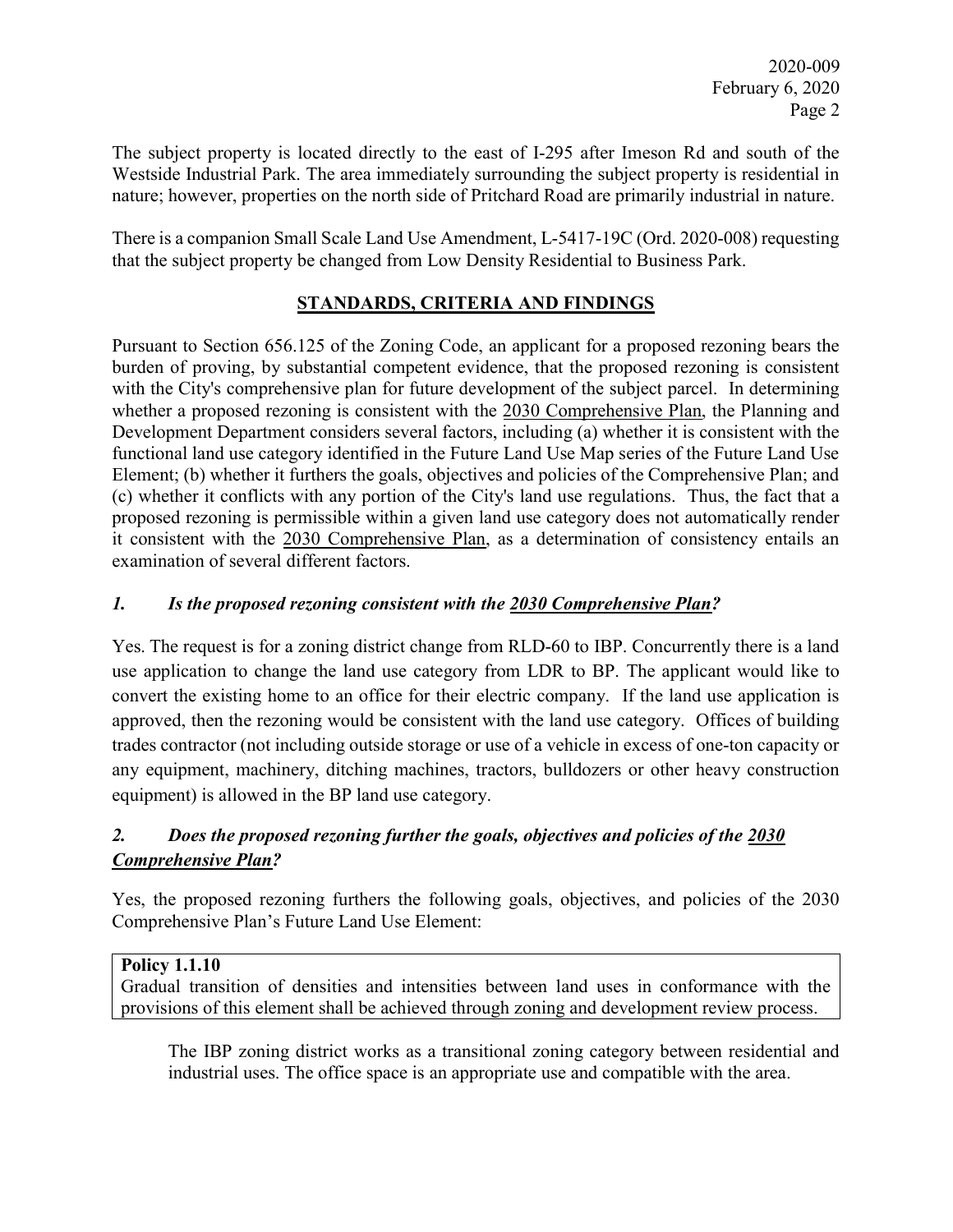### Objective 3.2

Continue to promote and sustain the viability of existing and emerging commercial and industrial areas in order to achieve an integrated land use fabric which will offer a full range of employment, shopping, and leisure opportunities to support the City's residential areas. Plan and have an adverse impact on adjoining or nearby uses. Consider office and high density residential development as a viable alternative in land use reviews.

 The proposed office on the portion of the large property is compatible with the surrounding area and the proposed mix of uses on the property achieves an integrated land use fabric, which promotes the growth of a local business.

#### 3. Does the proposed rezoning conflict with any portion of the City's land use regulations?

No. The proposed rezoning is not in conflict with any portion of the City's land use regulations pending approval of the Land Use Companion Application (L-5417-19C).

#### SURROUNDING LAND USE AND ZONING

The subject property is located directly to the west of I-295 and Imeson Road and south of Westside Industrial Park.

| Adjacent        | <b>Land Use</b> | Zoning District | <b>Current Use(s)</b>                       |
|-----------------|-----------------|-----------------|---------------------------------------------|
| <b>Property</b> | Category        |                 |                                             |
| North           |                 | PUD 2004-911-E  | Industrial Parking/Distribution/Warehousing |
| East            | <b>LDR</b>      | $RLD-60$        | Single Family Dwelling                      |
| South           | <b>LDR</b>      | $RLD-60$        | Vacant Wooded Lot                           |
| West            | LDR             | $RLD-60$        | <b>Single Family Dwellings</b>              |

The properties immediately adjacent to the subject site to the south, west, and east are residential zoned but are large wooded lots with one mobile home or vacant and undeveloped. The properties located across Pritchard Road are a part of an industrial business park with warehousing, distribution, storage and other industrial uses on site. The proposed use of Offices of building trades contractor (not including outside storage or use of a vehicle in excess of one-ton capacity or any equipment, machinery, ditching machines, tractors, bulldozers or other heavy construction equipment) is compatible and an allowed use in the IBP Zoning District.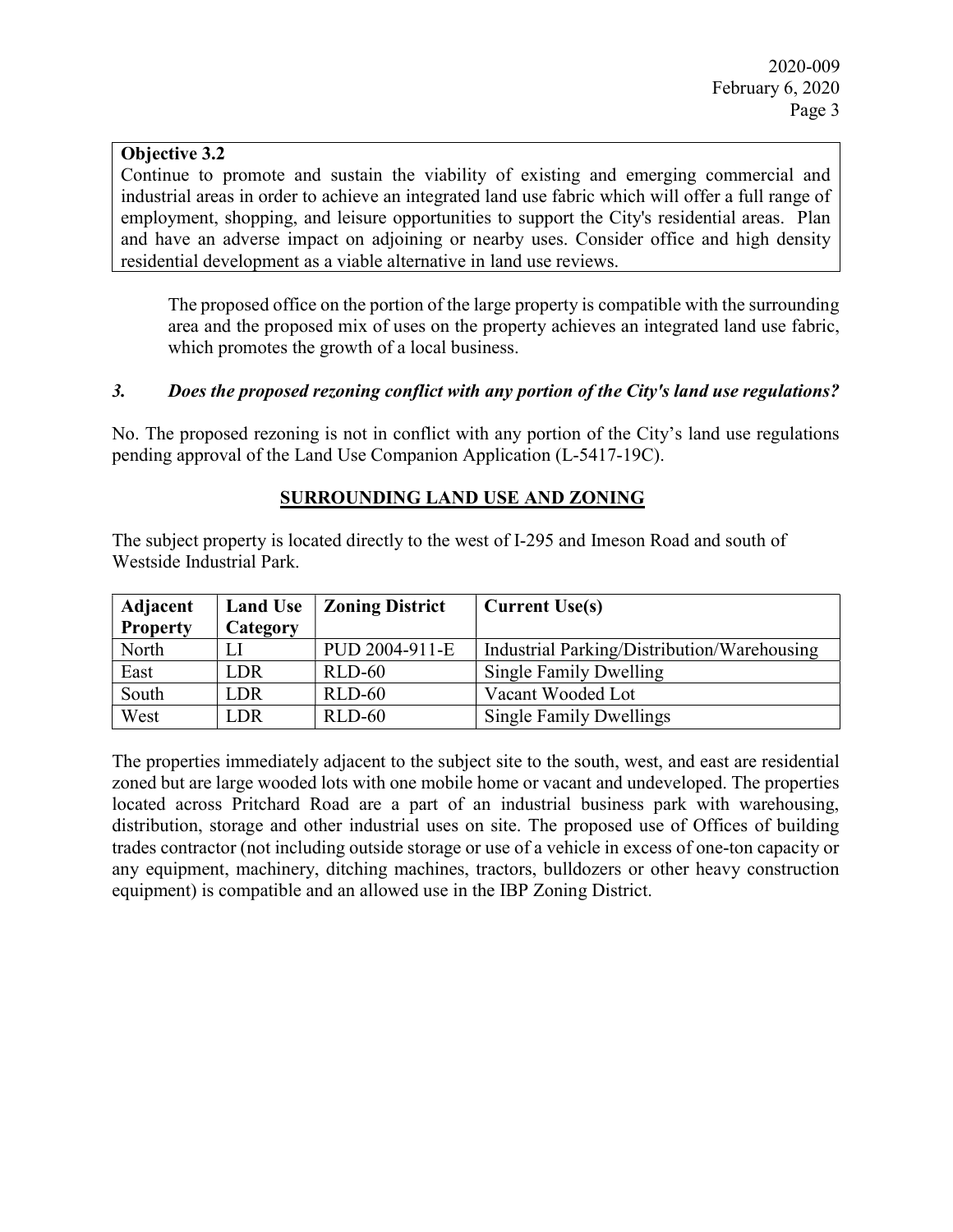2020-009 February 6, 2020 Page 4

## SUPPLEMENTARY INFORMATION

Upon visual inspection of the subject property on January 28, 2020, the required Notice of Public Hearing signs were posted.



# **RECOMMENDATION**

Based on the foregoing, it is the recommendation of the Planning and Development Department that Application for Rezoning Ordinance 2020-009 be APPROVED.



Aerial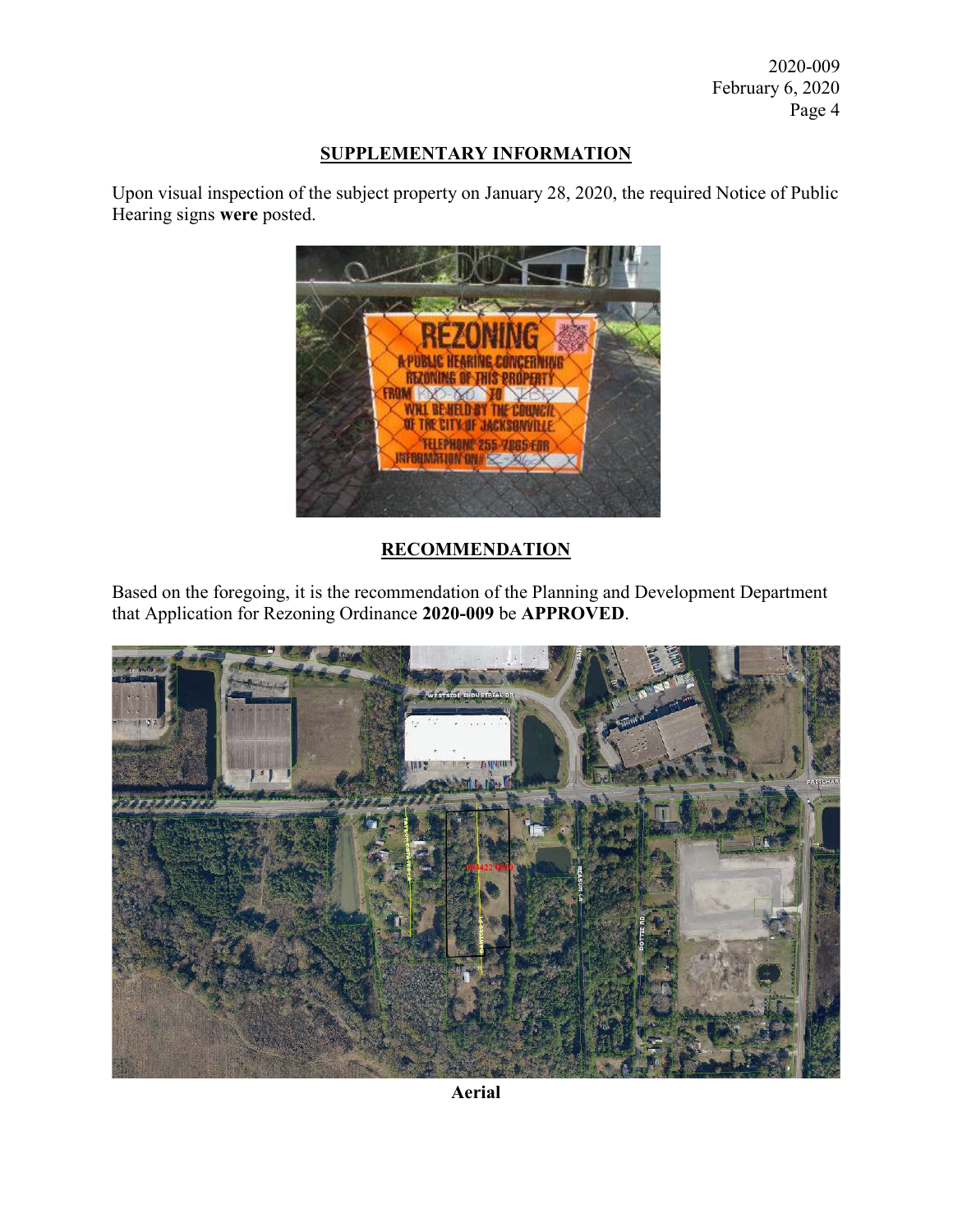2020-009 February 6, 2020 Page 5



# Subject Property

Source: COJ, Planning & Development Department Date: 01/28/2020



Daniels Place: additional access to property

Source: COJ, Planning & Development Department Date: 01/28/2020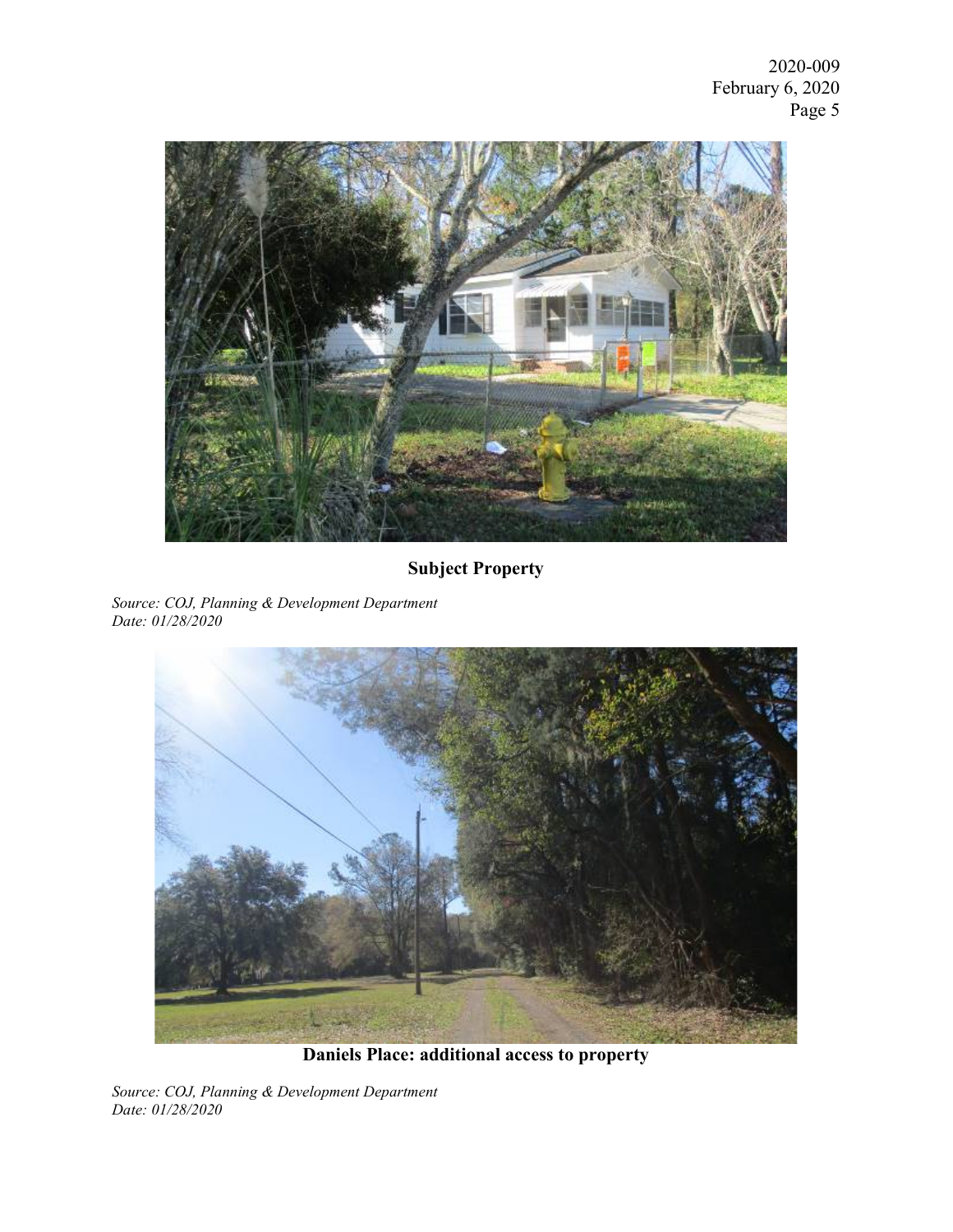

Property to the east (7742 Pritchard Rd)

Source: COJ, Planning & Development Department Date: 01/28/2020



Pritchard Road

Source: COJ, Planning & Development Department Date: 01/28/2020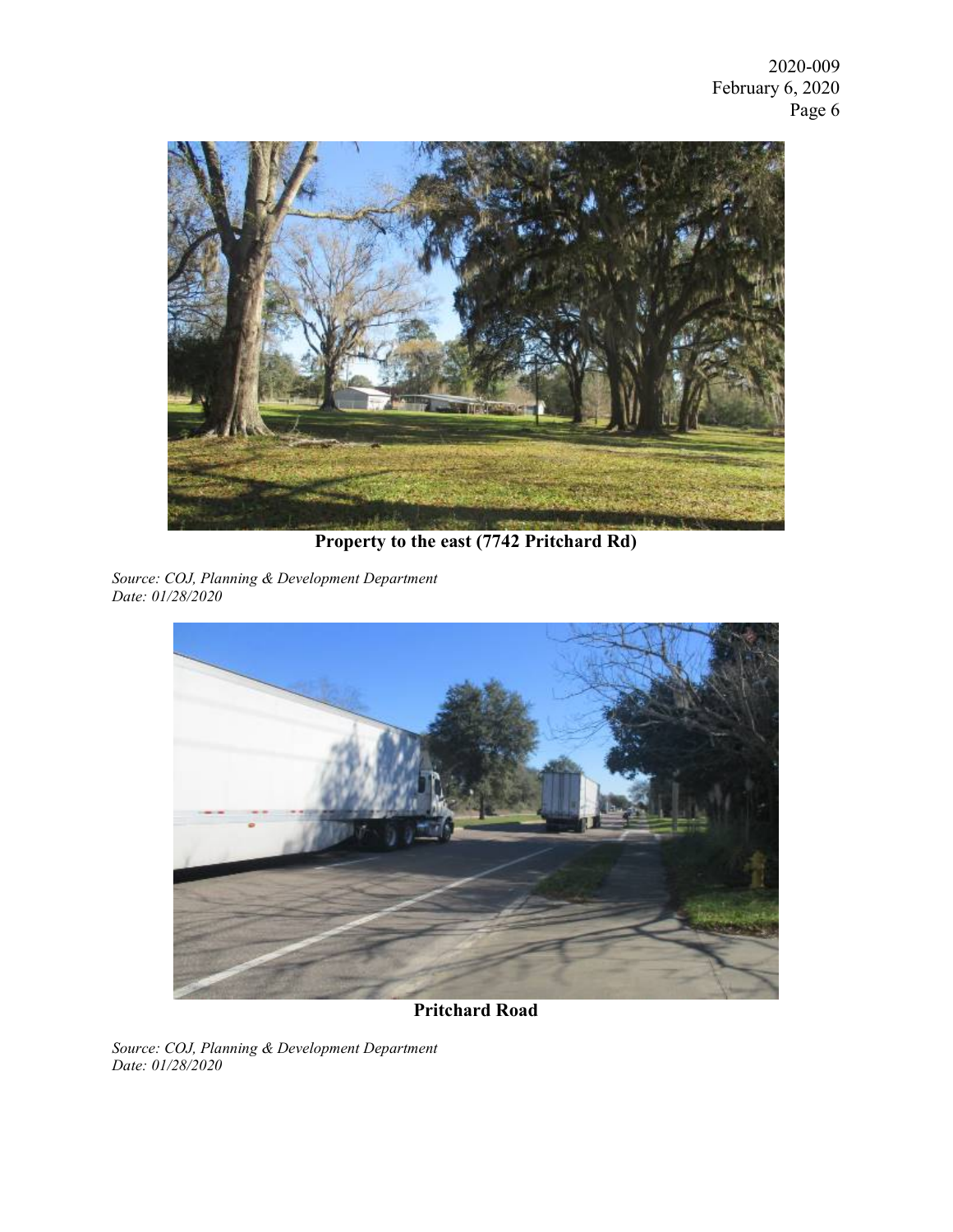2020-009 February 6, 2020 Page 7



# Property to the north

Source: COJ, Planning & Development Department Date: 01/28/2020